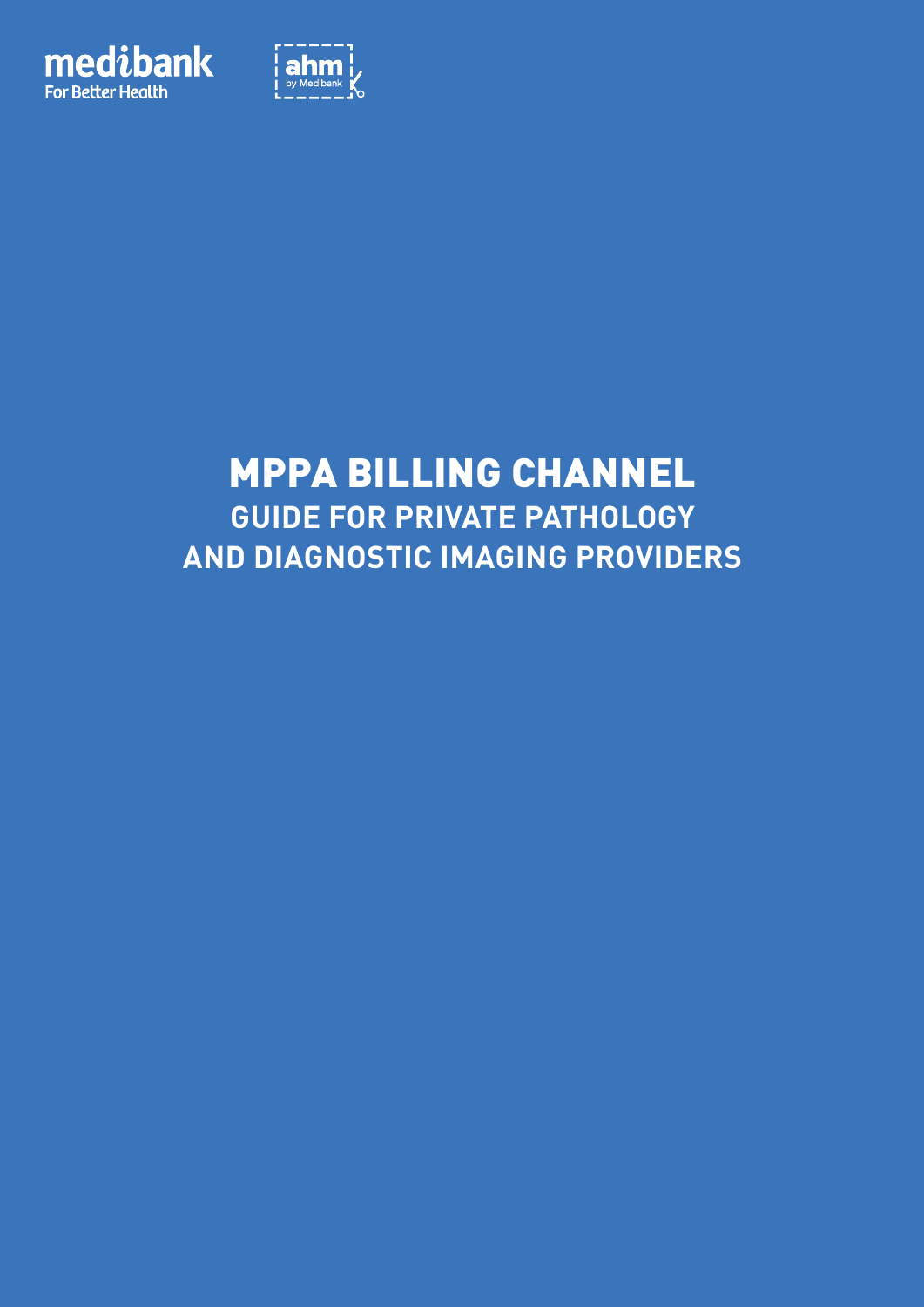**The Medical Purchaser Provider Agreement (MPPA) Billing Channel is a claiming option offered by Medibank and ahm Health Insurance to private providers of in-hospital pathology and diagnostic imaging services.** 

**This guide explains everything you need to know about claiming under the MPPA Billing Channel.**

## **Contents**

| Advantages of the MPPA Billing Channel3             |  |
|-----------------------------------------------------|--|
|                                                     |  |
| MPPA Billing Channel - Terms and conditions of use3 |  |
|                                                     |  |
|                                                     |  |
|                                                     |  |
|                                                     |  |
|                                                     |  |
|                                                     |  |
| Changes to your MPPA Billing Entity postal address, |  |
| MPPA provider maintenance and updates  8            |  |
|                                                     |  |
|                                                     |  |
|                                                     |  |
| Assessment/rejection explanation codes  10          |  |

#### **Contact Us**

#### **Medibank**

Call our Provider Information Line on **1300 130 460**. **medibank.com.au** >For Providers > MPPA Billing Channel

#### **ahm Health Insurance**

Call our Claims Enquiry Line on **1300 309 438**. **ahm.com.au** > For Providers > MPPA Billing Channel

#### **This Guide is available at:**

**medibank.com.au** > For Providers > MPPA Billing Channel. **ahm.com.au** > For Providers > MPPA Billing Channel.

*This Guide may be changed by Medibank from time to time. This version is current as at 1 September 2014.*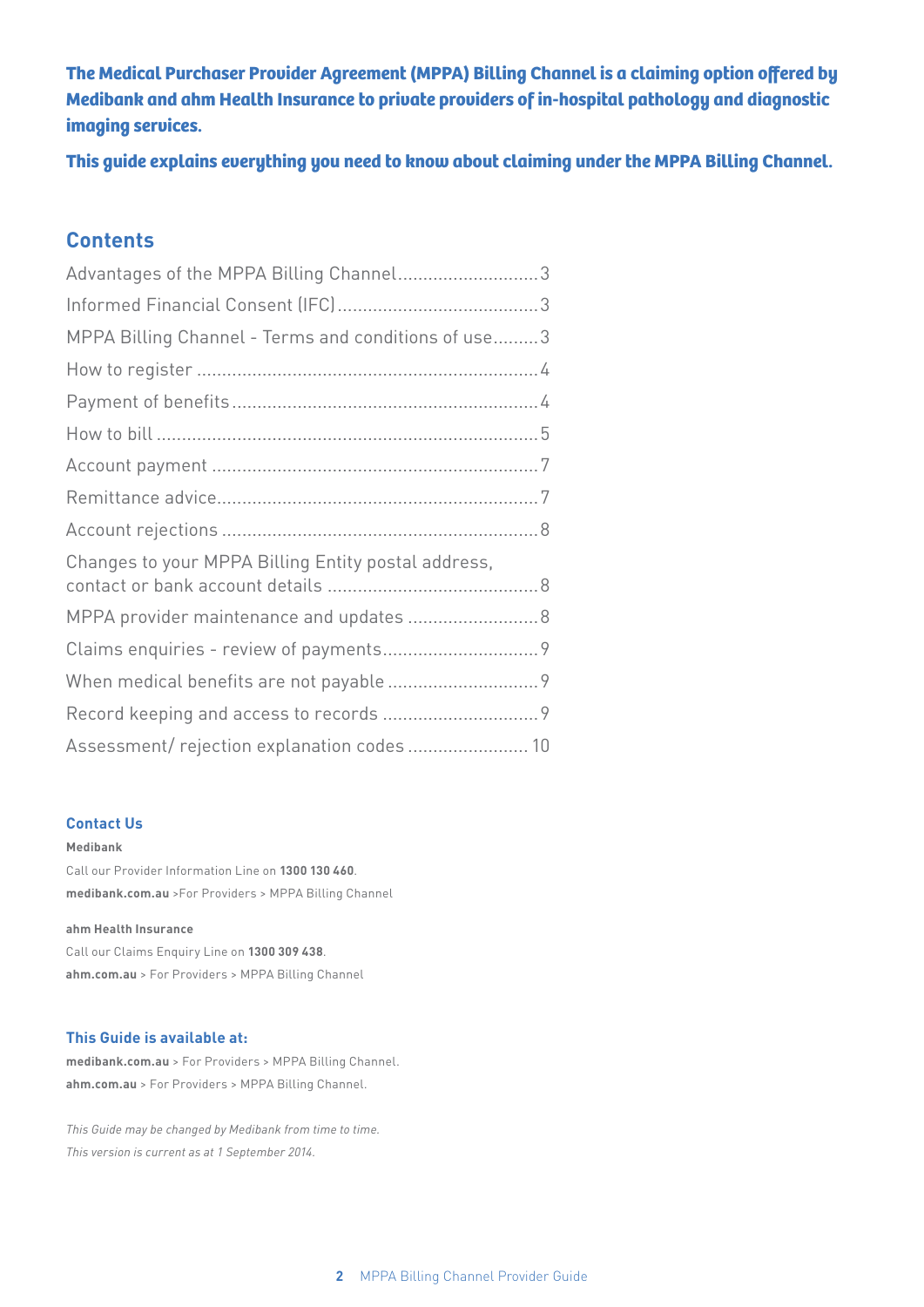## **Advantages of the MPPA Billing Channel**

- You can choose to participate on a patient by patient basis
- Claiming is easy as you send one account directly to either Medibank or ahm Health Insurance
- You can claim electronically via Eclipse which is fast and efficient and helps streamline your billing process
- You receive one full payment that includes both Medicare and health fund benefits
- Benefits are paid directly into your bank account v ia Electronic Funds Transfer (EFT)
- You are free to charge out-of-pocket costs to members so long as you obtain their informed financial consent before treatment or as soon as practicable after treatment

## **Informed Financial Consent (IFC)**

Medibank and ahm acknowledge that, in accordance with your billing policies, you may elect to charge our members an out-of-pocket expense for pathology or diagnostic imaging services you provide, when they are admitted into hospital.

We expect that:

- Members will be adequately informed of any out-of-pocket expenses as part of your standard informed financial consent (IFC) procedures for in-patients.
- You will comply with your obligations regarding patient informed financial consent.

### **MPPA Billing Channel - Terms and conditions of use**

The following terms and conditions apply to participation in the Medical Purchaser Provider Agreement (MPPA) Billing Channel:

- 1. You must be registered with Medibank and ahm to obtain a Billing Entity Number and to register your EFT and contact details.
- 2. You can claim under the MPPA Billing Channel on a patient by patient basis.
- 3. Medibank and ahm will pay benefits for eligible services to an eligible member at 100% of the applicable Medicare Benefits Schedule fee.
- 4. You must comply with your obligations regarding patient informed financial consent. To avoid doubt, you must provide our members with a written estimate of fees indicating any out-of-pocket costs they will have to pay. Where possible, you must ensure the member has given their informed financial consent to these charges prior to treatment, or as soon as practicable after treatment.
- 5. You must include the total cost of treatment on the account including the full amount the member will have to pay.
- 6. All unpaid claims must be submitted by you directly to either Medibank for Medibank policy holders or ahm for ahm policy holders.
- 7. You must keep proper records of each professional service provided to an eligible member.
- 8. Where requested by Medibank or ahm, you must provide evidence of transactions the subject of a claim by an eligible member, request forms, patient records and other supporting documents, such as written evidence of the member's informed financial consent.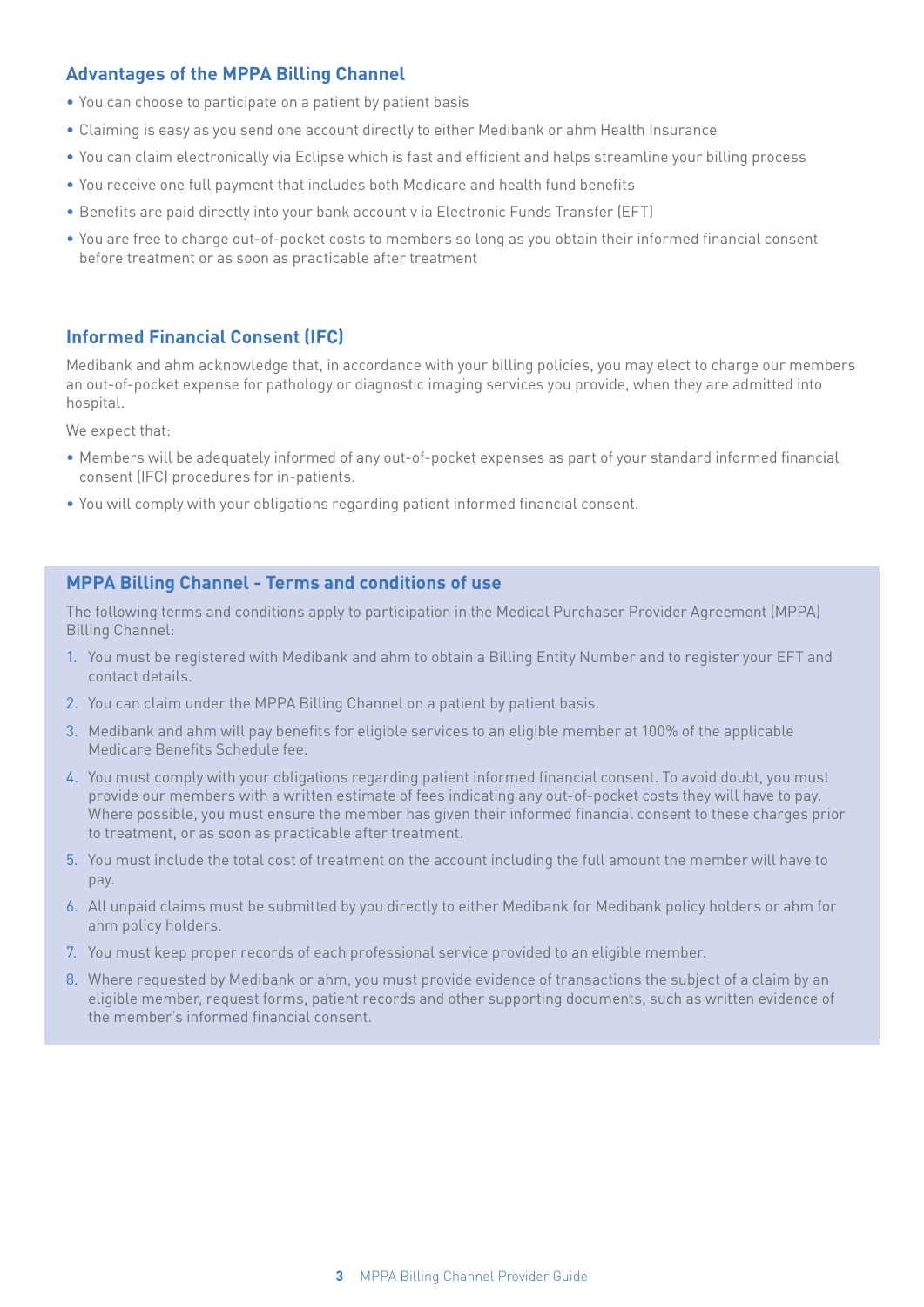## **How to register**

To start claiming under the MPPA Billing Channel, simply fill out the MPPA Billing Registration form to obtain a Billing Entity Number and register your EFT and contact details. Registration forms are available at:

**medibank.com.au** > For Providers > MPPA Billing Channel

**ahm.com.au** > For Providers > MPPA Billing Channel.

Simply complete the form, and email to mppa@medibank.com.au or post to MPPA Billing registration, Medibank, GPO Box 9999, Melbourne VIC 3000.

#### **Providers to be linked to your Billing Entity number**

You will also need to provide us with a list of providers who need to be linked to your MPPA Billing Entity number. Please include details of the provider's name and provider number for each service location. If you have a large number of providers, please detail the provider names and provider numbers in an Excel spreadsheet and email to mppa@medibank.com.au.

### **Payment of benefits**

Medibank and ahm will pay benefits for eligible diagnostic services to an eligible member at 100% of the applicable Medicare Benefits Schedule (MBS) fee. To avoid doubt, 'diagnostic services' are services within the scope of the diagnostic imaging items set out in category 5 of the MBS and the pathology items set out in category 6 of the MBS (and, in each case, any associated items).

We will make every effort to process accounts within 21 days, provided they satisfy the requirements outlined in this guide. Benefits will be paid in accordance with Medicare Australia's assessing rules, which are subject to change.

#### **Eligible hospital covers**

Most Medibank and ahm hospital covers provide benefits for pathology and diagnostic imaging medical services which are eligible for benefits under the MPPA Billing Channel.

However the following hospital covers cannot be processed under the MPPA Billing Channel:

#### **Medibank:**

- Medibank Overseas Student Health Cover (OSHC)
- Medibank OSHC Essentials
- Young Visitors
- Intermediate 70 Visitors
- Top 85 Visitors
- Working Visa Hospital
- Working Visa Hospital & Medibank
- Top 85 Working Visa

#### **ahm:**

• ahm Overseas Student Health Cover

Likewise, members with Extras only cover and/or Ambulance Cover are not eligible. If the member is not eligible, please bill them directly.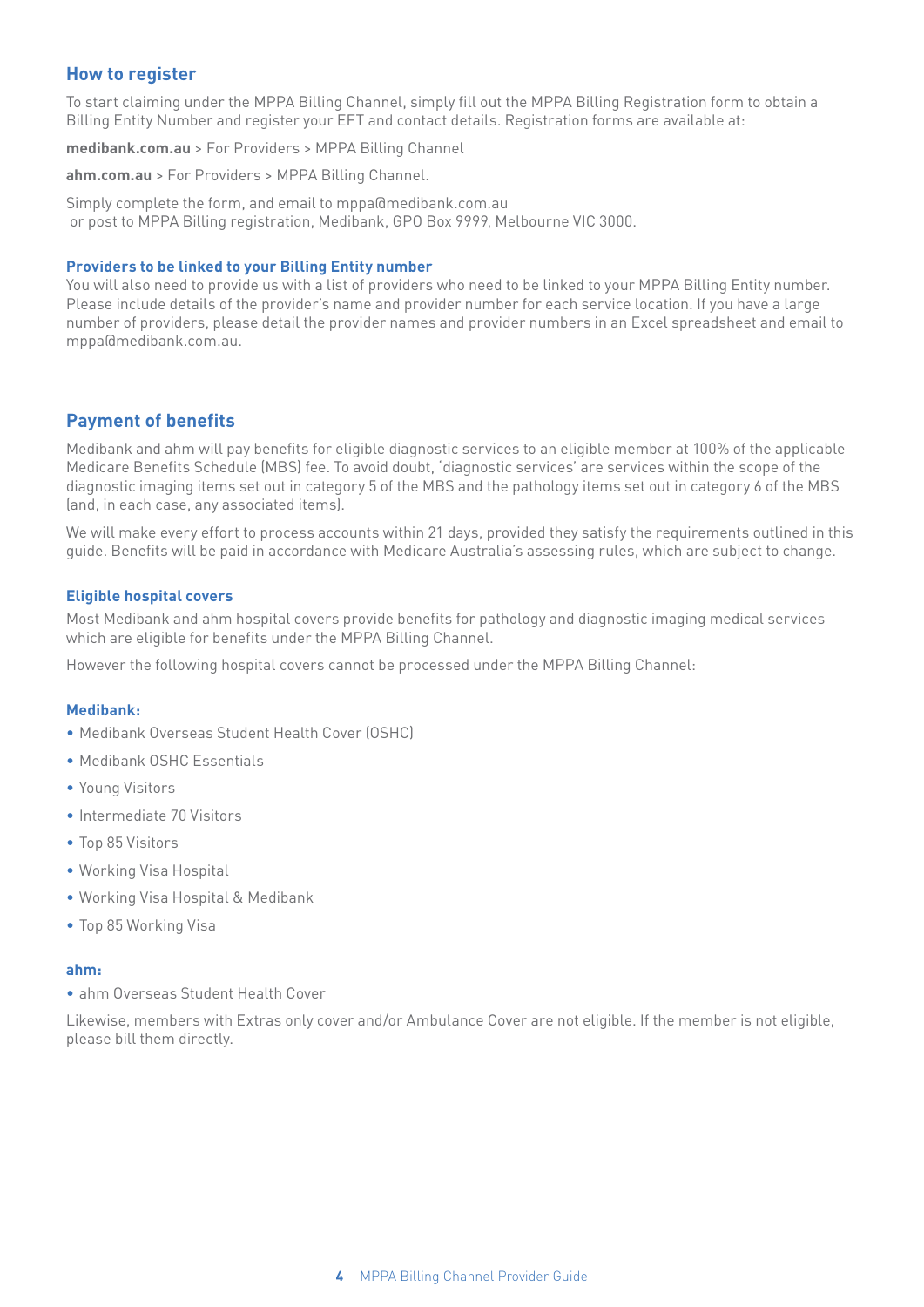#### **Eligible membership**

Benefits are paid for members only where:

- The membership is financial at the date of service.
- The member has served all relevant waiting periods.
- The member is eligible to receive a Medicare benefit.
- The service is eligible for a Medicare benefit.
- The service for which the benefit is being claimed is covered under the member's product.

No other circumstances exist pursuant to which the benefit may not be payable under the Fund Rules of Medibank or ahm.

#### **Eligibility checking**

To ensure a member is entitled to Medicare or health fund benefits it is recommended you perform an eligibility check prior to providing a service. Patient eligibility must be checked to ensure that the member has the right level of cover and that their membership is financial at the date you plan to provide the service. This will also assist you in obtaining Informed Financial Consent (IFC).

#### **How to check patient eligibility for Medibank policy holders**

Call Medibank Private on 1300 130 460. You will be connected to a Customer Service Officer. Ensure you have the member's Medibank member number and their date of birth to complete the eligibility check.

#### **How to check patient eligibility for ahm Health Insurance policy holders**

- Use Eclipse Online Patient Verification (OPV) to check that the patient is a valid Medicare card holder or health fund member; and/or
- Call ahm on 1300 309 438. You will be connected to a Customer Service Officer. Ensure you have the member's ahm member number and their date of birth to complete the eligibility check.

#### **How to bill**

Use the information in the following sections to ensure your accounts can be processed as efficiently as possible.

#### **Billing options**

There are two ways you can submit MPPA accounts:

1. You can use Eclipse which allows you to process your claims electronically in a streamlined way.

To claim through Eclipse simply send your claims to either Medibank using Fund ID 'MPL' or to ahm Health Insurance using Fund ID 'ahm' and Claim Type 'AG' for both. For Medibank use your 'Billing Entity number' in the Fund Payee ID field, whereas for ahm use the 'Payee Provider number' in the Fund Payee ID field.

2. If you don't have Eclipse you can lodge manually by using the batch headers available.

To claim with either Medibank or ahm Health Insurance manually you will need to follow the three simple steps below:

- 1. Provide necessary account information
- 2. Use a MPPA batch header with correct Billing Entity number (you must use the correct fund MPPA batch header for either Medibank or ahm or your claims may be rejected)
- 3. Send your accounts to either Medibank or ahm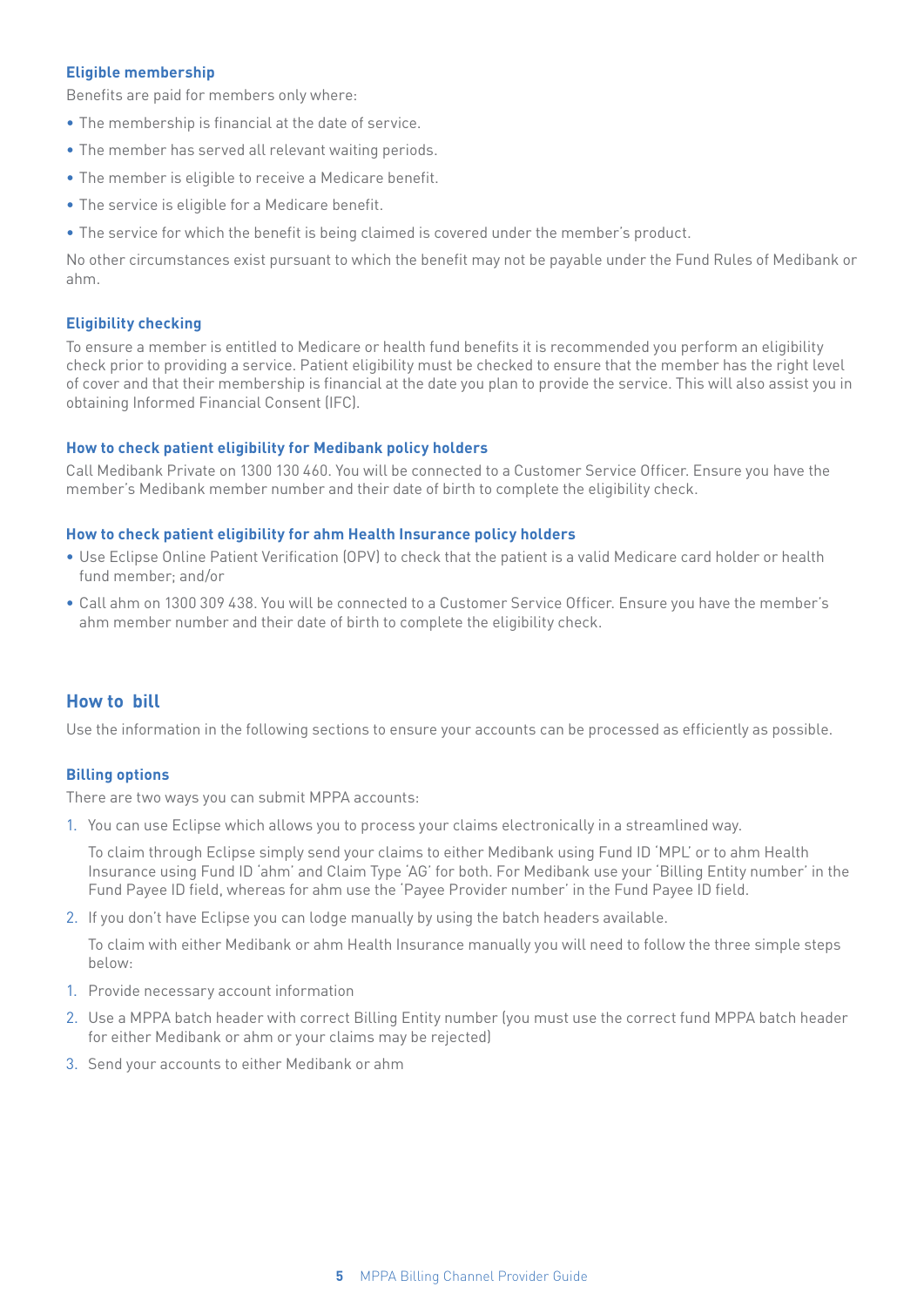## **Faster claiming through Eclipse – Electronic claiming**

Eclipse is the in-patient claiming system developed by Medicare Australia that enables providers, health insurers and Medicare to exchange and pay claims electronically.

#### **The benefits of Eclipse**

- Fast and efficient claiming
- No limit to the number of claims or batches you can submit at one time
- Online verification of Medicare eligibility and health fund membership in a matter of seconds
- Online viewing of claims submitted and payments received
- Improved financial management through faster resolution of claims
- One system for the complete claims picture

#### **Become an Eclipse user**

To register for Eclipse or if you want more information about how it works, contact the Medicare Australia eBusiness Service Centre on 1800 700 199.

#### **Account information**

For claims to be assessed for payment, they must contain all relevant and accurate information, which includes the following:

- Your correct Billing Entity number and entity name
- Patient's Medibank or ahm Member number
- Patient's name, address and date of birth
- Medicare Number ensure it is correct and current
- Medicare Reference Number applicable to the patient
- Provider Name
- Provider Number for location of service
- Name of the hospital in which the service/s was provided.
- For each service provided, the date of service and Medicare Benefits Schedule (MBS) item number.
- A fee for each MBS item number (this must be the exact fee charged for the service including any amounts payable by the member but excluding any discounts or other conditions)
- Whether the claim was compensable or accident related.
- Referral details including referral date, referring provider name, number and address
- Any other information relevant to assessment of the service as outlined in the MBS.

#### **Batch headers for manual accounts**

It is important that claims are submitted with the appropriate MPPA Batch Header and complete details. The batch headers can be used for all claims, including resubmissions, and can be found at:

**medibank.com.au** > For Providers > MPPA Billing Channel > Forms & Batch headers

**ahm.com.au** > For Providers > MPPA Billing Channel > Forms & Batch headers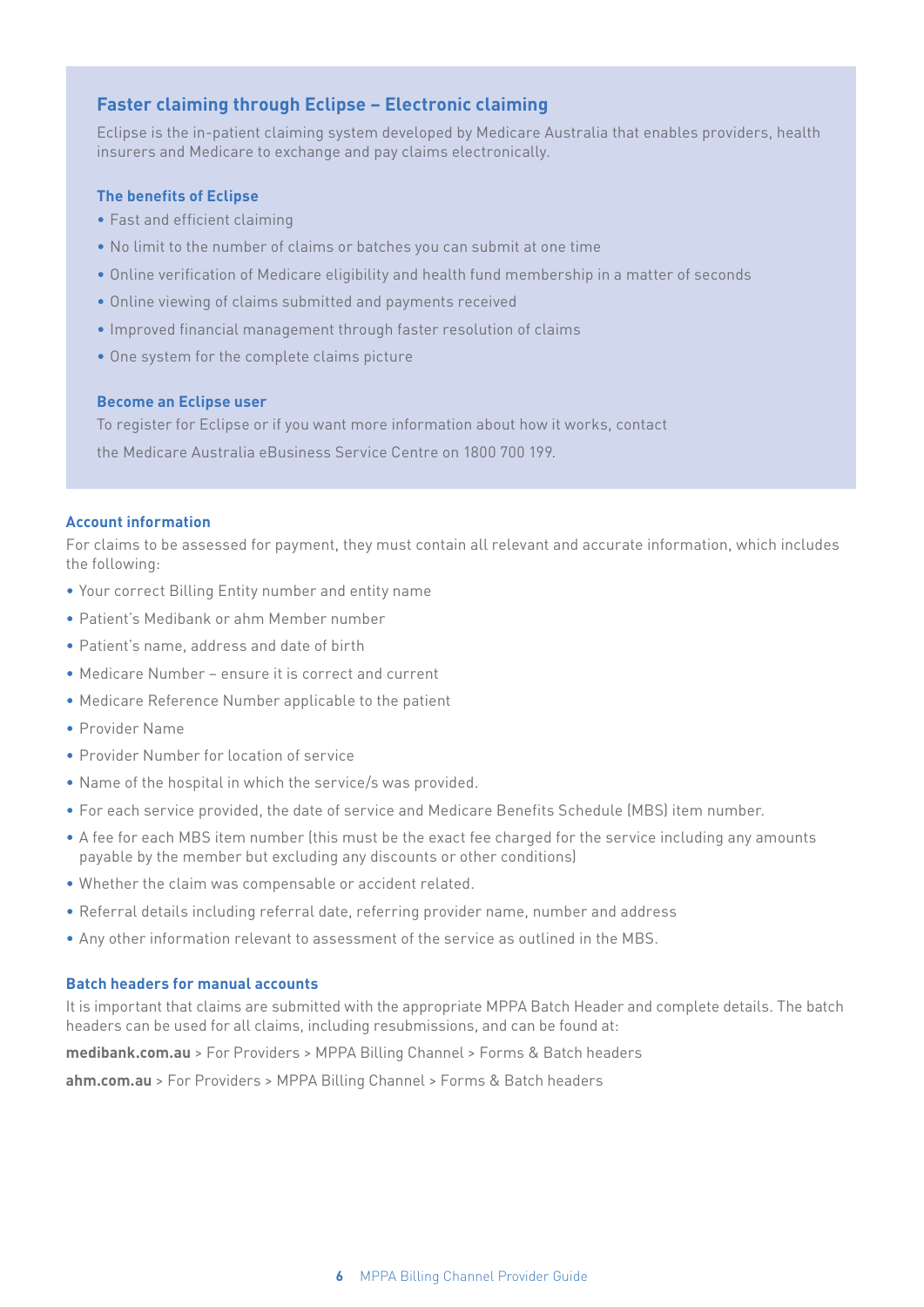#### **Send your accounts**

Medibank and ahm operate as two separate brands and claims need to be forwarded to different addresses with the correct batch header attached.

#### **Send your accounts for Medibank Private policyholders to:**

Medical Billing Medibank GPO Box 1608 MELBOURNE VIC 3001

#### **For ahm policyholders, send to:**

ahm Health Insurance MPPA Locked Bag 1006 Matraville NSW 2036

Where details are incomplete or inaccurate, Medibank or ahm (as applicable) will return the claim to you to add the correct information. You can then resubmit the claim, however, this will delay processing and payment time.

By ensuring that all claims submitted contain the correct information, you can reduce the need for resubmissions and improve claim turnaround time for assessment and payment.

### **Account payment**

Payments will be made by electronic funds transfer (EFT) directly into your nominated bank account.

Medibank will forward payment for each account as soon as assessment is complete regardless of the processing status of the other accounts submitted within the same batch.

Please provide Medibank with the banking details by completing the MPPA Billing Registration form or MPPA Billing Change of Details form which can be found on our websites.

### **Remittance advice**

If you submit your accounts via Eclipse you will receive your Remittance Advice electronically at the time of your payment.

If you submit accounts manually, your Remittance Advice will be automatically sent to the address of the provider number listed on the batch header. To nominate a different postal address for your Remittance Advice you will need to specify this on the MPPA Billing Registration form or MPPA Billing Change of Details form, which can be found on our websites.

Please allow approximately 10 working days after the EFT payment to receive your statement of benefit through the mail.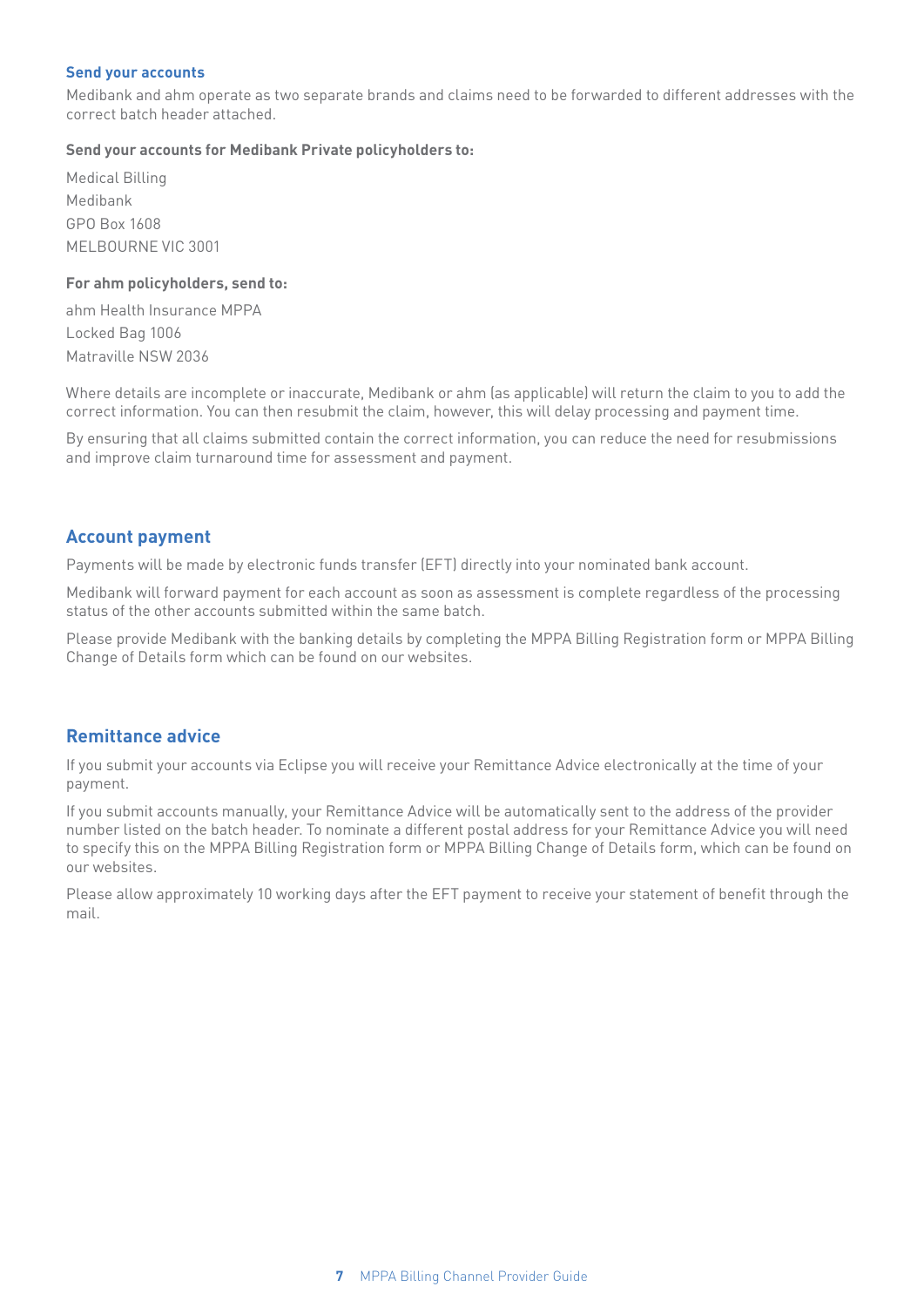## **Account rejections**

When an account is rejected it can be for either a Medicare or health fund assessment reason.

Examples of when an account would be rejected are:

- If any necessary account information is missing
- Where ineligible items are included on the account
- If the account has already been paid
- When a batch header has not been provided with the account or the incorrect batch header has been attached
- When more than one patient has been billed on one account.

If your account is rejected you will be notified in one of the following ways:

| If you lodged via Eclipse, you will receive a message $\not$ | If you lodged via a batch header, you will receive a |
|--------------------------------------------------------------|------------------------------------------------------|
| electronically advising why the claim was rejected.          | letter detailing why the claim has been rejected.    |

Your Remittance Advice will also outline the reason(s) an account was rejected by either the health fundor Medicare. Refer to pages 10 – 18 for a list of assessment/rejection explanation codes.

Depending on the reason for rejection, you may need to check the account details in accordance with the rejection reason and:

- Amend the account as necessary, reissue and resubmit the account with your next Eclipse lodgment or next batch. If lodging a resubmitted account/s please indicate on the batch header that it is being resubmitted
- If benefits are not payable, bill the patient directly using your normal patient billing procedures. Please ensure the patient account includes the following message 'The amount on this account is claimable through Medicare Australia only'.

## **Changes to your MPPA Billing Entity postal address, contact or bank account details**

It is important to keep all details relating to your MPPA Billing Entity Number current with Medibank and ahm.

To make any changes to your postal address, business manager and account contact or bank account details, please use the MPPA Billing Registration and Change of Details forms which can be found on our websites.

## **MPPA provider maintenance and updates**

To add, change or delete any linked providers, please send details of the provider's name and provider number by email to mppa@medibank.com.au.

Please remember to use your unique MPPA Billing Entity number when emailing your provider update requests to help identify your organisation. If you have a large number of provider changes, please detail the provider names and provider numbers in an Excel spreadsheet.

There is no requirement for you to use any other form to make these changes to providers who should be paid under your MPPA Billing Entity number.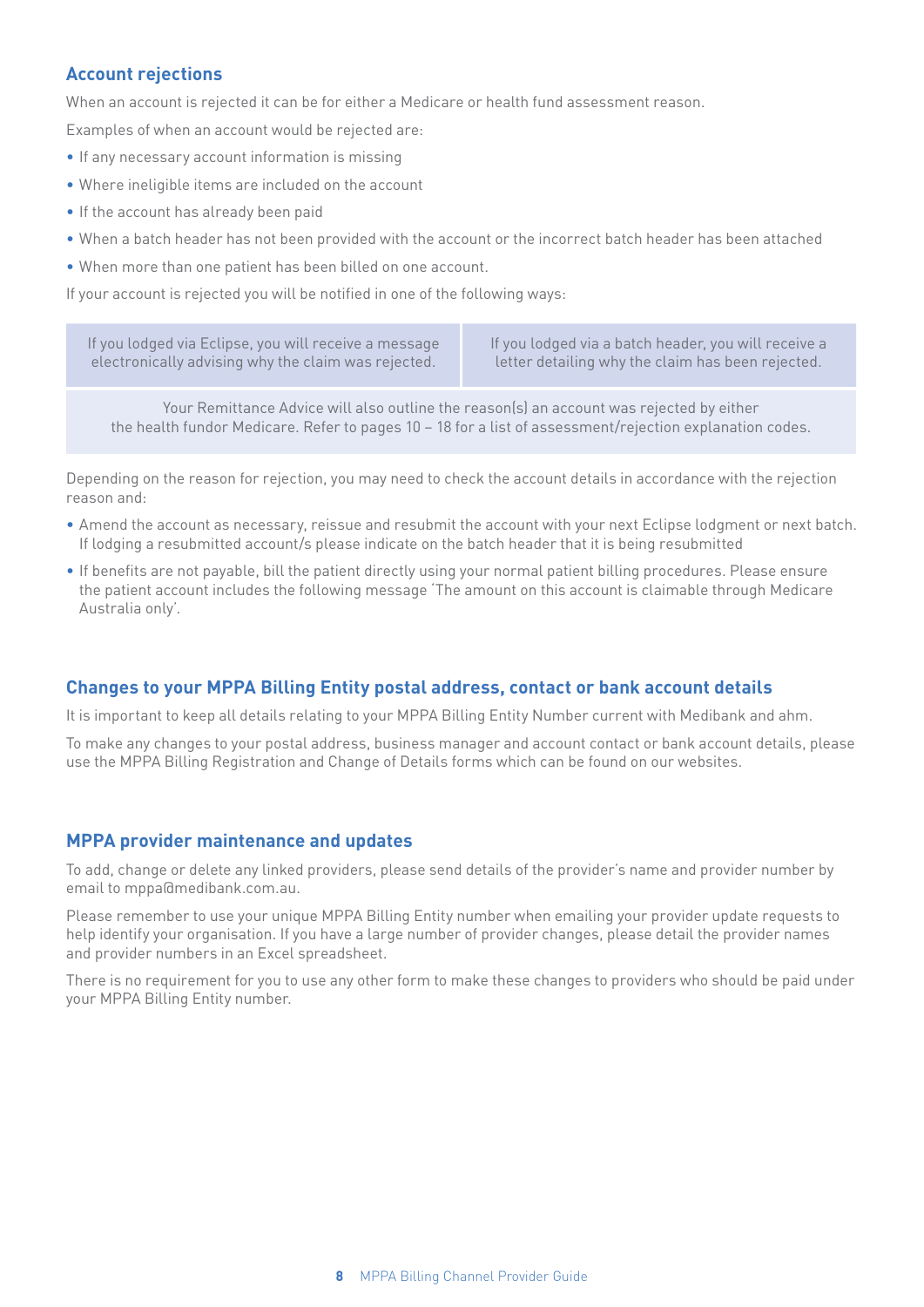### **Claims enquiries - review of payments**

#### **overpayments – underpayments - non-payment**

#### **Medibank**

Call our Provider Information Line on **1300 130 460**.

#### **ahm Health Insurance**

Call our Claims Enquiry Line on **1300 309 438**.

### **When medical benefits are not payable**

Medibank will not pay a medical benefit under the MPPA Billing Channel in the following circumstances:

- If the service provided is not a service within the scope of the diagnostic imaging items set out in category 5 of the MBS or the pathology items set out in category 6 of the MBS (or, in each case, any associated item).
- If the service provided is not covered by the member's health insurance product
- If the member's product (or the Fund Rules of Medibank or ahm) excludes the relevant service
- If the service was not performed whilst the member was a private in-patient of a recognised hospital, private hospital or a day hospital facility
- If the membership was unfinancial at the date of service
- If the claim is for services where an entitlement exists, or may exist, to compensation or damages
- Where waiting periods had not been served at the date of service
- Where a Medicare benefit is not payable or where Medicare has rejected the claim, or the member is not eligible for a Medicare benefit
- Where the claim has not been lodged within two years of the date of service
- Where the member is not covered by a health insurance product that provides medical benefits.

### **Record keeping and access to records**

Medibank will keep records of the benefits it pays to you. If you are concerned that benefits have not been paid correctly, please contact us.

We expect you to keep proper records of each professional service provided to an eligible member by a medical practitioner that show:

- The name and date of birth of the eligible member;
- The current Medicare card number and card reference number of the eligible member;
- The name, address and provider number of the medical practitioner who provided the professional service;
- The professional service(s) the medical practitioner provided, including Medicare Benefits Schedule item(s);
- The date on which each professional service was provided; and
- The price that was charged for each Medicare Benefits Schedule item number;
- The referral details for the professional service(s); and
- Written evidence of the eligible member's informed financial consent.

Where requested by Medibank or ahm, you must provide evidence of transactions the subject of a claim by an eligible member, request forms, patient records and other supporting documents within 10 business days of our request.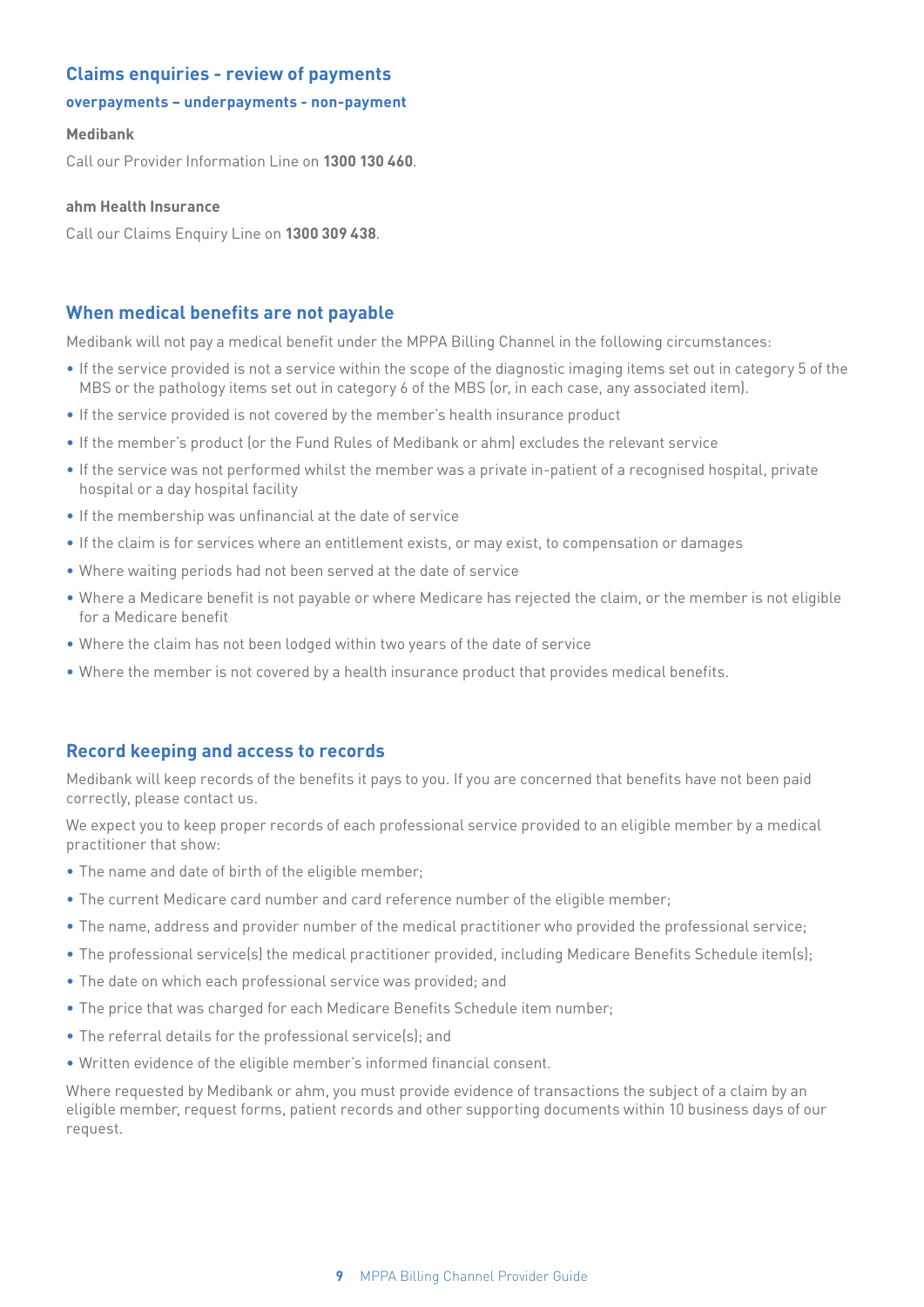# **Assessment/ rejection explanation codes**

| <b>Code</b> | <b>Assessment / Rejection Explanation</b>                                         | <b>Code</b> | <b>Assessment / Rejection Explanation</b>                                               |
|-------------|-----------------------------------------------------------------------------------|-------------|-----------------------------------------------------------------------------------------|
| 3           | Service provider not recognised by Medibank<br>at date of service                 | 622         | Referral date missing/invalid                                                           |
| 5           | Date of service prior to membership effective<br>date                             | 625         | Medicare number missing/invalid                                                         |
| 7           | Patient does not match membership number                                          | 630         | Service condition/service text missing                                                  |
| 11          | Patient not on membership at date of service                                      | 632         | Not an in hospital service                                                              |
| 18          | Following review, the benefit is not payable<br>for the item claimed              | 634         | No valid billing entity contract at date of<br>service                                  |
| 117         | No benefit payable for this service                                               | 636         | Date of service over 2 years-late lodgement<br>form required                            |
| 211         | Benefit is not payable for the item claimed<br>under member's cover               | 637         | Claim is a duplicate - original claim being<br>reassessed                               |
| 401         | Charge amount missing or invalid - benefit<br>not payable                         | 639         | Not normal aftercare not valid                                                          |
| 480         | Invalid quantity                                                                  | 645         | Anaesthetic detail combination invalid/<br>missing                                      |
| 509         | Unrecognised item service code                                                    | 620         | Lspn details invalid/missing or details not<br>valid for diagnostic imaging claim       |
| 901         | Service performed in waiting period                                               | 621         | Scp details invalid/missing or details not<br>valid for pathology claim                 |
| 300         | Lodgement date invalid                                                            | 623         | Pathology requesting details/request<br>override details invalid/missing                |
| 304         | Lodgement date is prior to date of service                                        | 624         | Diagnostic imaging requesting details/<br>request override details missing/invalid      |
| 306         | Member is not insured at date of service                                          | 640         | Service condition text must be selected when<br>multiple procedure override is selected |
| 307         | Member is inactive at date of service                                             | 641         | Service condition text must be selected when<br>duplicate override is selected          |
| 308         | Member not on membership at date of<br>service                                    | 646         | Anaesthetic referral details/referral override<br>details invalid/missing               |
| 309         | Member not covered at date of service                                             | 647         | Service provider and referring provider<br>numbers cannot be the same                   |
| 315         | Service provider not recognised at date of<br>service                             | 648         | Details not valid for specialist consults<br>claims                                     |
| 316         | Membership unfinancial at date of service                                         | 649         | Details not valid for specialist surgical<br>claims                                     |
| 428         | Date of service is older than 2 years from<br>lodgement date - no benefit payable | 626         | Number of patients/fields radiated invalid/<br>missing                                  |
| 617         | Billing entity is not valid for date of service                                   | 655         | Billing agent not valid for date of service                                             |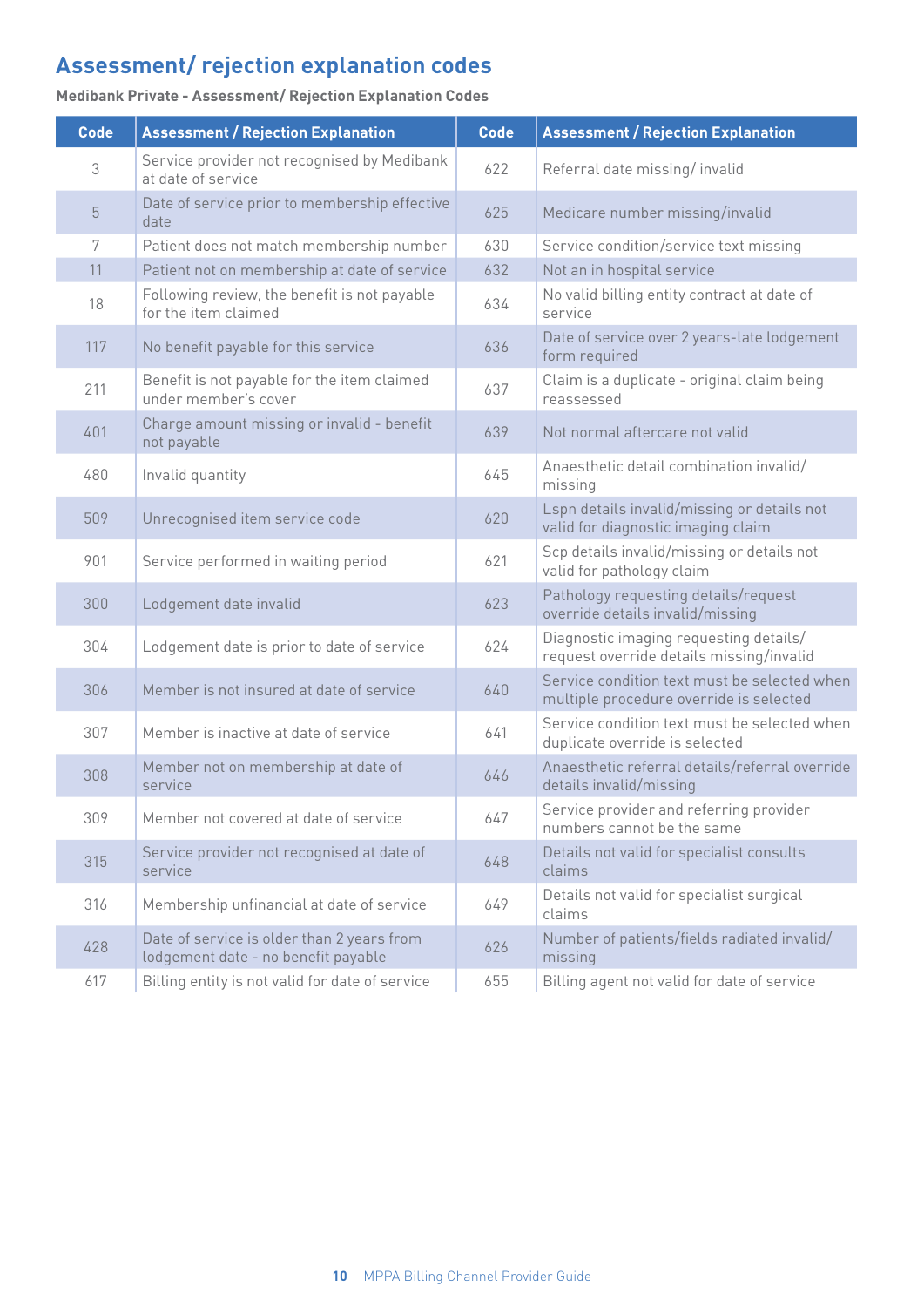# **Assessment/ rejection explanation codes**

| Code       | <b>Assessment / Rejection Explanation</b>                                | <b>Code</b> | <b>Assessment / Rejection Explanation</b>                   |
|------------|--------------------------------------------------------------------------|-------------|-------------------------------------------------------------|
| 005        | Cancelled claim                                                          | <b>NBM</b>  | No Benefit - miscellaneous item                             |
| 555        | No benefit payable - item rejected by<br>Medicare                        | <b>NIP</b>  | No Benefit – not an inpatient service                       |
| 888        | Adjustment to previous claim                                             | <b>TOP</b>  | Adjustment to previous claim, top up to<br>Medicare benefit |
| <b>DUP</b> | Duplicate - benefit previously paid, contact<br>ahm for more information | <b>WWP</b>  | No benefit – within a waiting period                        |
| LDA        | Latter Day Adjustment                                                    |             |                                                             |

**Medibank Private - Assessment/ Rejection Explanation Codes**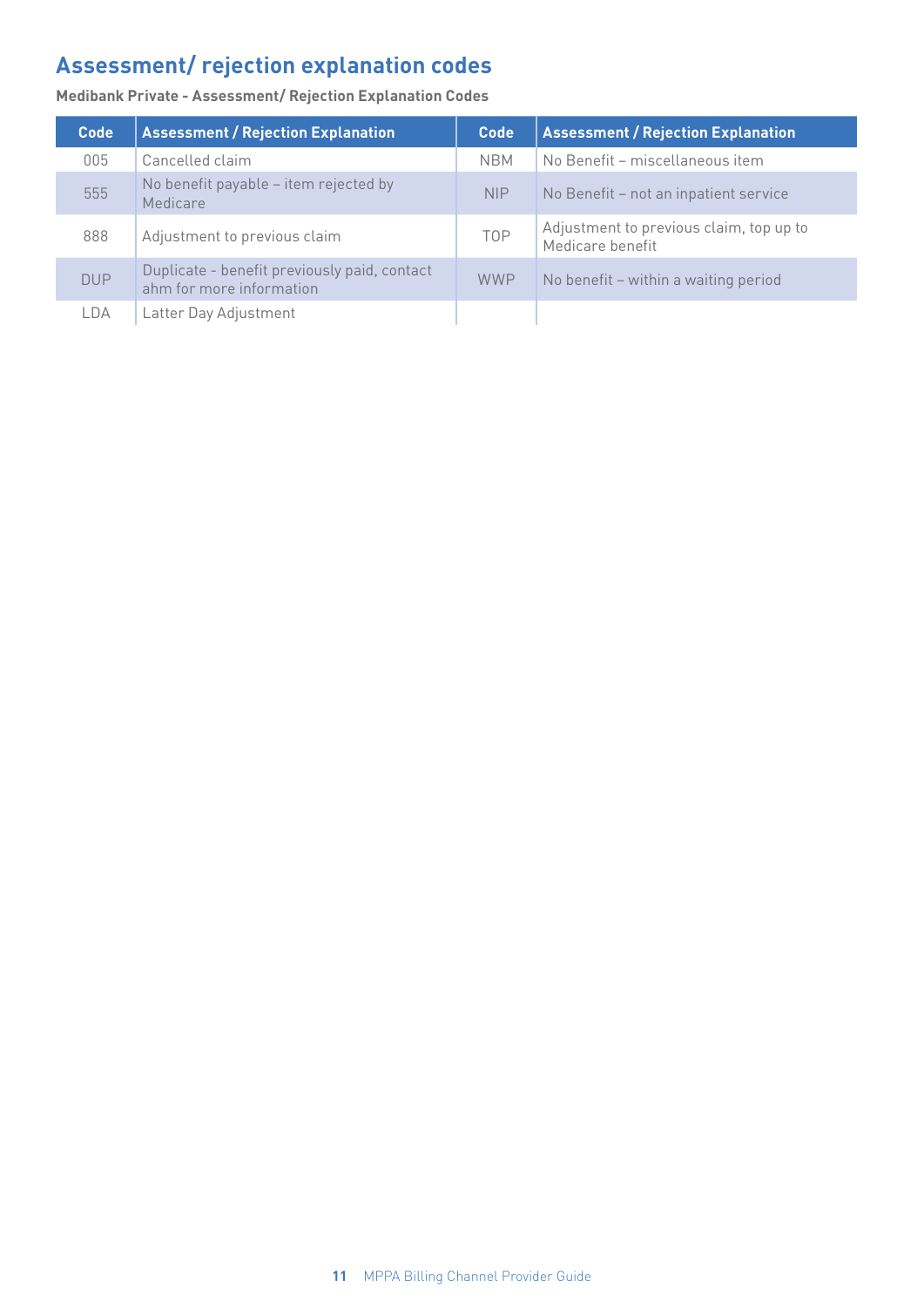**Code Assessment / Rejection Explanation Code Assessment / Rejection Explanation** 1101 More details of service required to assess<br>henefit 1138 Benefit only payable when self-determined/ deemed necessary 1102 No amount charged is shown on account/ 1139 Approved pathologist should not use this receipt item number 1103 | Letter of explanation is being sent separately | 1140 | Non-specialist provider 1104 Balance of benefit due to claimant 1141 No benefit payable for services performed by this provider 1105 Benefit paid to provider as requested 1142 Letter of explanation is being sent separately 1106 Servicing provider unable to be identified 1144 Claim benefit not paid - further assessment required 1107 Benefit paid on item number other than that<br>claimed 1150 Member has not supplied details to permit claim payment 1108 Benefit is not payable for the service claimed 1151 Associated service already paid-adjustment being processed 1111 No benefit payable-claim/s over 2 years old 1154 Diagnostic imaging multiple service rule applied to service 1113 Total charge shown on account apportioned<br>over all items 1155 Letter of explanation is being sent separately 1115 Benefit recommended for this item 1156 For a derived fee 1117 Benefit not recommended for this item 1157 Service possibly aftercare - refer to provider 1120 Age restriction applies to this item 1158 Benefit paid on associated abandoned surgery/anae item 1122 Associated referral/request line not required 1159 Item associated with other service on which benefit payable 1123 Benefit paid on radiology item other than 1160 Maximum number of services for this item<br>
service claimed<br> **1160** already paid already paid 1124 Item is restricted to persons of opposite sex<br>to patient 1161 Adjustment to benefit previously paid 1125 Not payable without associated operation/ 1162 A claim for this service has been previously<br>anaesthetic item processed 1126 Service is not payable without radiology<br>service 1626 Number of patients/fields radiated invalid/ missing 1127  $\bigcap_{\text{paid }s}$  Maximum number of additional fields already 1655 Billing agent not valid for date of service 1128 Benefit paid on associated fracture/<br>amputation item amputation is extended to item 1163 Surgical/anaesthetic item/s already paid for this date 1129 Service is not payable without the base<br>  $\frac{1}{2}$  item/s  $1164$  Assistant surgeon benefit not payable 1130 Letter of explanation is being sent separately 1166 Letter of explanation is being sent separately 1131 Date of service not supplied/invalid 1168 Not payable without associated operation/ anaesthetic item 1134 Single course of treatment paid as<br>subsequent attendance  $1169$  Operation/anaesthetic item not claimed 1135 Provider not a consultant physician -<br>specialist rate paid 1170 Assistant anaesthetic benefit not payable 1136 Referral details not supplied - paid at g.p.<br>rate 1171 Benefit not payable - provider may only act in one capacity 1137 Details of requesting provider not shown on 1173 Patient episode coning - maximum number<br>account/receipt discount of services paid

**The following lists are not exhaustive and are subject to change.** 

of services paid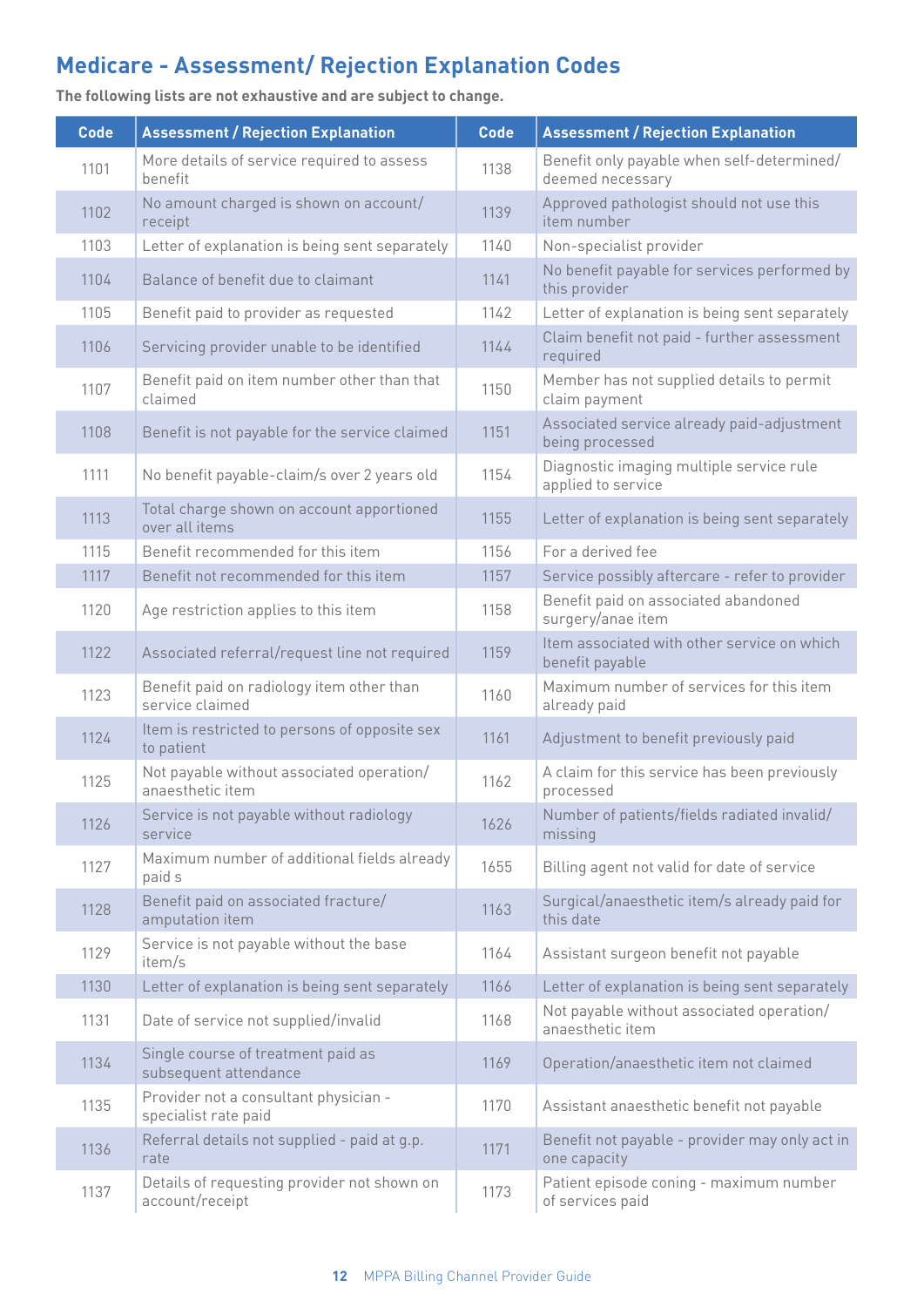| <b>Code</b> | <b>Assessment / Rejection Explanation</b>                       | <b>Code</b> | <b>Assessment / Rejection Explanation</b>                      |
|-------------|-----------------------------------------------------------------|-------------|----------------------------------------------------------------|
| 1174        | Patient episode coning adjustment                               | 1236        | Letter of explanation is being sent separately                 |
| 1175        | Benefit paid on associated foetal intervention<br>item          | 1237        | Letter of explanation is being sent separately                 |
| 1176        | Pay each foetal intervention item as a<br>separate item         | 1238        | Not paid because all associated services<br>rejected           |
| 1177        | Foetal intervention item paid using derived<br>fee item         | 1240        | Gap adjustment to benefit previously paid                      |
| 1179        | Benefit not payable - associated service<br>already paid        | 1241        | Total charge and benefit for multiple<br>procedure             |
| 1184        | Benefit paid for additional time item using a<br>derived fee    | 1242        | Service is part of a multiple procedure                        |
| 1194        | Letter of explanation is being sent separately                  | 1243        | Apportioned charge and total benefit for<br>multiple procedure |
| 1195        | Letter of explanation is being sent separately                  | 1244        | Benefit not paid - service line in error                       |
| 1206        | Item number does not attract a benefit at<br>date of service    | 1245        | Benefit paid on service other than that<br>claimed             |
| 1208        | Card number used has expired                                    | 1246        | Patient cannot be identified from information<br>supplied      |
| 1209        | Claimants name stated is different to that on<br>card number    | 1250        | Explanation/voucher will be forwarded<br>separately            |
| 1211        | Patient not covered by this card number at<br>date of service   | 1251        | Details of requesting provider not supplied                    |
| 1212        | Date of service used is in the future                           | 1252        | Service possibly aftercare                                     |
| 1214        | Claim form not complete                                         | 1253        | Radiotherapy assessed with other item<br>number on statement   |
| 1215        | Service claimed prior 1 February 1984                           | 1254        | Assessment incomplete - further advice will<br>follow          |
| 1217        | Patient cannot be identified from information<br>supplied       | 1255        | Benefit assigned has been increased                            |
| 1222        | Benefit paid on associated anaesthetic item                     | 1256        | Benefit not payable on this service for a<br>hospital patient  |
| 1223        | Service not payable - specified item not<br>claimed or present  | 1260        | Benefit assessed with associated item on<br>statement          |
| 1225        | Patient contribution substantiated-additional<br>benefit paid   | 1261        | Associated surgical items/anaesthetic time<br>not supplied     |
| 1226        | Date of service is prior to patients date of<br>birth           | 1262        | Insufficient prolonged anaesthetic time -<br>service not paid  |
| 1227        | Date of service prior to date eligible for<br>Medicare benefit  | 1264        | Benefit not payable - compensation/<br>damages service         |
| 1228        | Date of service after benefit period for<br>overseas visitor    | 1265        | Service not covered by reciprocal health care<br>agreement     |
| 1229        | Benefit paid at 100% of schedule fee                            | 1267        | Service not payable - associated service not<br>present        |
| 1230        | Combination of 85% and 100% of schedule<br>fee paid             | 1271        | Not payable without associated<br>ophthalmological item        |
| 1232        | Service claimed not covered by Medicare                         | 1272        | Benefit paid on associated ophthalmological<br>item            |
| 1233        | Provider not entitled to Medicare benefit at<br>date of service | 1274        | Provisional payment                                            |
| 1234        | Letter of explanation is being sent separately                  | 1280        | Cannot identify service. Resubmit with<br>correct MBS item     |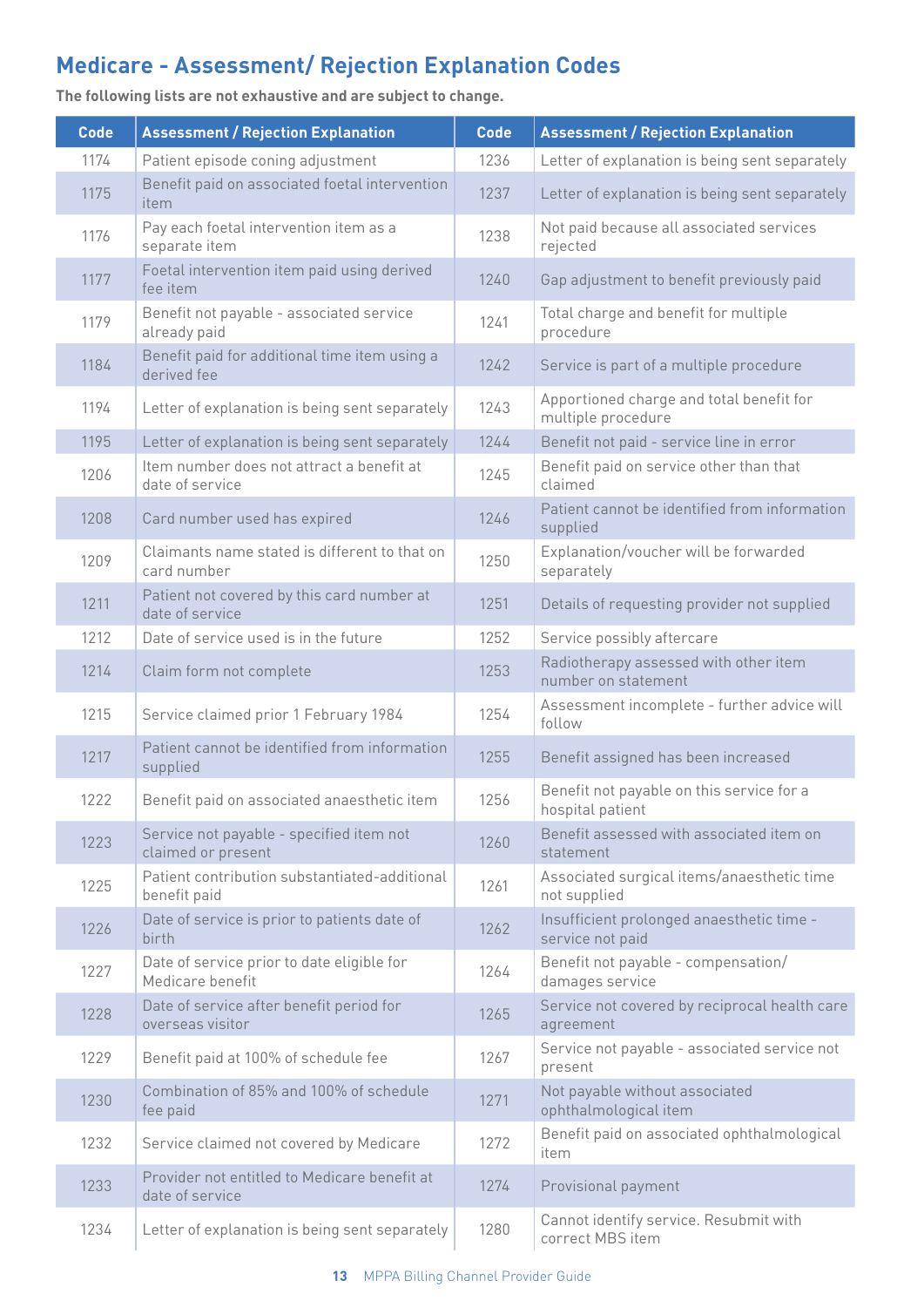| <b>Code</b> | <b>Assessment / Rejection Explanation</b>                       | <b>Code</b> | <b>Assessment / Rejection Explanation</b>                       |
|-------------|-----------------------------------------------------------------|-------------|-----------------------------------------------------------------|
| 1282        | Date of service outside of referral/request<br>period           | 1335        | Service is not payable without nuclear<br>medicine service      |
| 1306        | Card# not valid at date of service-future<br>claims may reject  |             | Benefit paid on nuclear medicine item other<br>than one claimed |
| 1307        | Claim not paid - card number not valid for<br>date of service   | 1337        | Provider must claim content-based items                         |
| 1308        | IVF service - conditions not met - no benefit<br>payable        | 1338        | Provider not registered to claim benefit at<br>date of service  |
| 1316        | Benefit not payable - item cannot be self-<br>determined        | 1339        | Benefit paid at the concession rate                             |
| 1317        | Benefit not payable - additional item to those<br>requested     | 1340        | Refund of co-payment amount                                     |
| 1320        | Quoted Medicare card number is incorrect                        | 1341        | No referral details - details required for<br>future claims     |
| 1322        | Provider not approved for this Medicare<br>pathology benefit    | 1342        | Referral expired - paid at unreferred (GP)<br>rate              |
| 1325        | Laboratory not accredited for benefits for<br>this service      | 1343        | Card number quoted on claim form has been<br>cancelled          |
| 1326        | Laboratory not accredited for benefits at<br>date of service    | 1344        | Concession number invalid - benefit paid at<br>general rate     |
| 1328        | Benefit paid on associated tomography item                      | 1345        | No safety net entitlement - benefit paid at<br>general rate     |
| 1329        | Not payable without associated tomography<br>item               | 1346        | Co-payment not made - \$2.50 credited to<br>threshold           |
| 1331        | Benefit not payable - H.I. act sect 20(a)(1)                    | 1347        | Safety net threshold reached - benefit<br>increased             |
| 1332        | Category 5 lab - benefit not payable for<br>requested service   | 1348        | Overpayment of claim - invalid concession<br>number             |
| 1333        | Provider must claim time-based items                            | 1349        | Replacement for requested EFT payment<br>rejected by bank       |
| 1334        | Benefit not payable-associated pathology<br>must be inpatient   | 1350        | Hospital referral - paid at specialist/<br>consultant rate      |
| 1335        | Service is not payable without nuclear<br>medicine service      | 1351        | Benefit not payable - LCC number incorrect<br>or not supplied   |
| 1336        | Benefit paid on nuclear medicine item other<br>than one claimed | 1352        | Service date outside LCC registration dates                     |
| 1337        | Provider must claim content-based items                         | 1353        | Pathology items not present - no benefit<br>payable             |
| 1338        | Provider not registered to claim benefit at<br>date of service  | 1356        | Documentation required to process service                       |
| 1339        | Benefit paid at the concession rate                             | 1358        | Documentation not received - unable to<br>process service       |
| 1340        | Refund of co-payment amount                                     | 1359        | Documentation not received - unable to<br>process claim         |
| 1341        | No referral details - details required for<br>future claims     | 1360        | No benefit payable when requested by this<br>provider           |
| 1342        | Referral expired - paid at unreferred (GP)<br>rate              | 1361        | DI exemption/items not approved                                 |
| 1343        | Card number quoted on claim form has been<br>cancelled          | 1363        | PEI paid in association with R3EX pathology<br>services         |
| 1344        | Concession number invalid - benefit paid at<br>general rate     | 1364        | Items claimed must be as a combination item                     |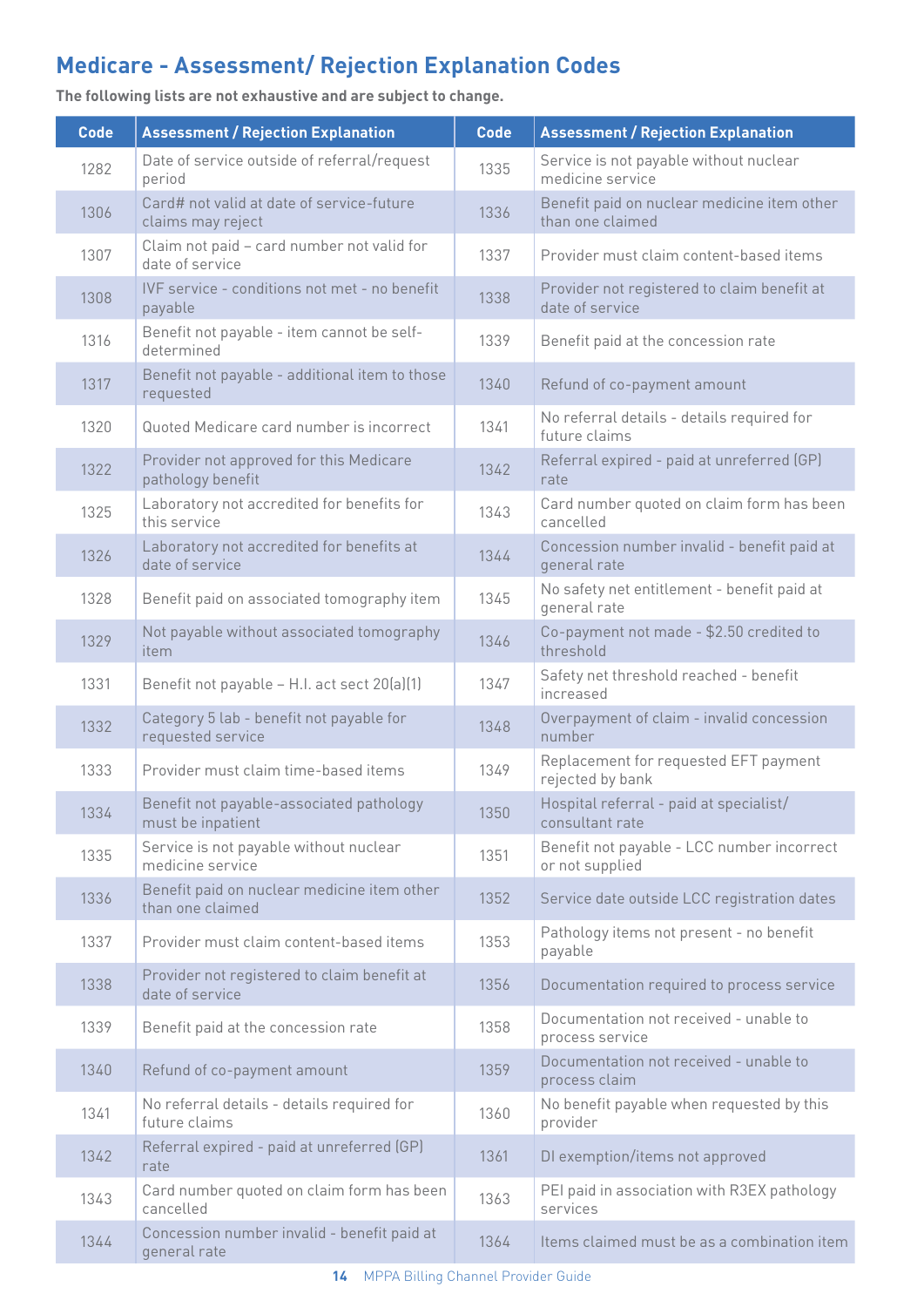| <b>Code</b> | <b>Assessment / Rejection Explanation</b>                    | <b>Code</b> | <b>Assessment / Rejection Explanation</b>                      |
|-------------|--------------------------------------------------------------|-------------|----------------------------------------------------------------|
| 1366        | Rule 3 item                                                  | 1410        | Age restriction applies for this item - verify<br>details      |
| 1367        | Service associated with MBAC item in a<br>multiple procedure | 1411        | MBAC determination/precedent number not<br>supplied or invalid |
| 1370        | Benefit paid on item number other than that<br>claimed       | 1412        | Benefit not payable - provider unable to<br>claim this service |
| 1371        | Future claims quoting old style card no. Will<br>be rejected | 1413        | Benefit not payable - date of serv prior to<br>date of request |
| 1372        | Old style card number quoted - benefit not<br>payable        | 1414        | Provider practice location is closed at date of<br>service     |
| 1373        | Expired card - benefit not payable                           | 1415        | Referral details same as rendering provider<br>- self-deemed   |
| 1374        | Old card issue used - benefit not payable -<br>also refer    | 1416        | Services form a composite item - composite<br>item required    |
| 1375        | Service being processed manually                             | 1417        | Referral needed - if no referral, nr item to be<br>transmitted |
| 1377        | Number of patients seen not indicated                        | 1418        | Item cannot be claimed more than once in<br>one attendance     |
| 1378        | Provider cannot refer/request service at<br>date of request  | 1419        | Benefit already paid on item - verify if<br>multiple pregnancy |
| 1390        | Documentation not received                                   | 1420        | Operation/s schedule fee does not meet item<br>description     |
| 1391        | Service provider on db1 differs from<br>transmitted data     | 1421        | Wrong assistant item used for the<br>operation/s performed     |
| 1392        | Benefit amount changed                                       | 1422        | Benefit paid has been reduced (benefit =<br>charge)            |
| 1393        | No benefit payable - baby not an admitted<br>inpatient       | 1423        | Optical condition not specified - no benefit<br>payable        |
| 1395        | TAC medical excess                                           | 1424        | More information required - which eye was<br>treated           |
| 1397        | Service not related to current compensation<br>case          | 1425        | Benefit not payable - individual charges<br>required           |
| 1400        | Equipment number missing or invalid                          | 1426        | Indicate whether new treatment or<br>continuing management     |
| 1401        | Benefit not payable - charge amount missing<br>or invalid    | 1427        | Compensation related services - please<br>forward documents    |
| 1402        | Benefit not payable- number of patients<br>attended required | 1428        | Date of service over 2 years - late lodgement<br>form required |
| 1403        | Subsequent consultation - referral details<br>required       | 1429        | Patient cannot be identified from the<br>information supplied  |
| 1404        | Benefit not payable - referral/request<br>details required   | 1430        | Conflicting referral details - please clarify                  |
| 1405        | Equipment number invalid for servicing<br>provider           | 1431        | Initial consultation previously paid - query<br>subsequent con |
| 1406        | Unable to assess claim - please forward<br>documents         | 1432        | Not multi-op - more information required to<br>pay benefit     |
| 1407        | Benefit not payable - overseas student                       | 1433        | Associated referral/request line not required                  |
| 1408        | Date of service prior to 29 may 1995                         | 1434        | Expired or invalid card. Benefit not payable                   |
| 1409        | Card number for this enrolment needs to be<br>verified       | 1435        | Service for nursing home care recipient -<br>benefit not paid  |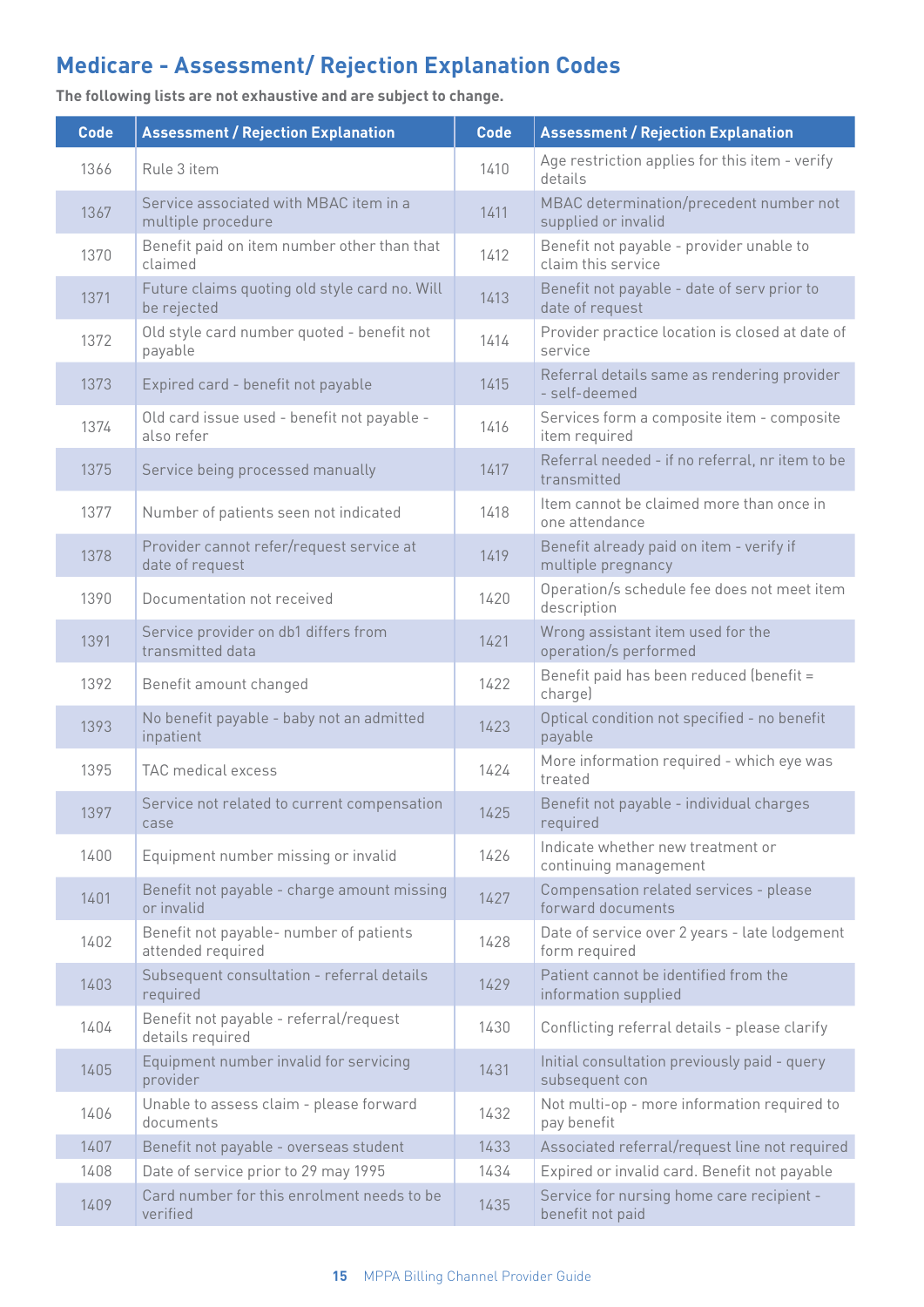| <b>Code</b> | <b>Assessment / Rejection Explanation</b>                       | <b>Code</b> | <b>Assessment / Rejection Explanation</b>                         |
|-------------|-----------------------------------------------------------------|-------------|-------------------------------------------------------------------|
| 1436        | Cannot claim out of hospital service through<br>simplified bill | 1529        | Bulk bill additional item claimed incorrectly                     |
| 1450        | EFT details invalid - cheque issued for<br>benefit              | 1530        | Patient not on concession/under 16 years at<br>date of service    |
| 1461        | Adjustment to benefit previously paid                           | 1535        | Missing data                                                      |
| 1475        | Patient/service details invalid or missing                      | 1536        | Location specific practice number not<br>supplied                 |
| 1500        | Rejected in association with another item in<br>this claim      | 1537        | Location specific practice number invalid                         |
| 1501        | Group attendance or item format invalid                         | 1538        | Location specific practice number not<br>recognised               |
| 1502        | Patient is not eligible to claim benefit for this<br>item       | 1539        | Location specific practice number not valid<br>at date of service |
| 1503        | Referral date format is invalid                                 | 1540        | Enhanced primary care plan item not<br>previously claimed         |
| 1504        | Charge amount missing/invalid - no benefit<br>payable           | 1549        | Bulk bill incentive item already paid -<br>adjustment required    |
| 1505        | More information required. Evidence of<br>condition             | 1550        | Associated service not claimed - no benefit<br>payable            |
| 1507        | Site not accredited for this service                            | 1551        | Specimen collection point is incorrect or not<br>supplied         |
| 1510        | Service paid as item 52-96/or similar item                      | 1552        | Specimen collection point not valid at date of<br>service         |
| 1512        | Multiple musculoskeletal MRI service rule<br>applied            | 1553        | Approved collection centre number not<br>supplied                 |
| 1513        | Multiple musculoskeletal MRI and di<br>services rules applied   | 1554        | Total benefit for anaesthetic service                             |
| 1514        | Required equipment type code not on ISPN<br>register            | 1555        | Benefit paid on main RVG anaesthetic item                         |
| 1515        | Equipment greater than 10 years old                             | 1556        | RVG time item not claimed                                         |
| 1516        | Ben paid for base and derived radiotherapy<br>items claimed     | 1557        | Associated RVG anaesthetic service not<br>claimed                 |
| 1517        | MPSN threshold reached - 80% out of<br>pocket paid              | 1558        | RVG anaesthetic item not claimed                                  |
| 1518        | Benefit paid at 100% schedule fee + EMSN                        | 1559        | Patient outside age range - please verify age                     |
| 1519        | MPSN threshold reached - partial 80% out<br>of pocket paid      | 1560        | RVG item restriction                                              |
| 1520        | Benefit paid at 100% schedule fee + part<br>80% out of pocket   | 1561        | Benefit paid on RVG item claimed                                  |
| 1521        | Paid part 80% out of pocket + between 85%<br>and 100% increase  | 1562        | Benefit paid on associated RVG anaesthetic<br>item                |
| 1522        | Benefit paid - EMSN + between 85% and<br>100% schedule fee      | 1563        | Associated RVG service already paid                               |
| 1523        | Charge entered is greater than 350% of the<br>schedule fee      | 1564        | Multiple vascular ultrasound services site<br>rule applied        |
| 1524        | Safety net benefit adjusted                                     | 1565        | Multiple DI and vascular ultrasound service<br>rules applied      |
| 1525        | Only attracts benefit when claimed via bulk<br>billing          | 1566        | Total benefit for diagnostic imaging service                      |
| 1528        | Provider not in eligible area (incorrect<br>RRMA, SSD or state) | 1567        | Benefit paid on main diagnostic imaging item                      |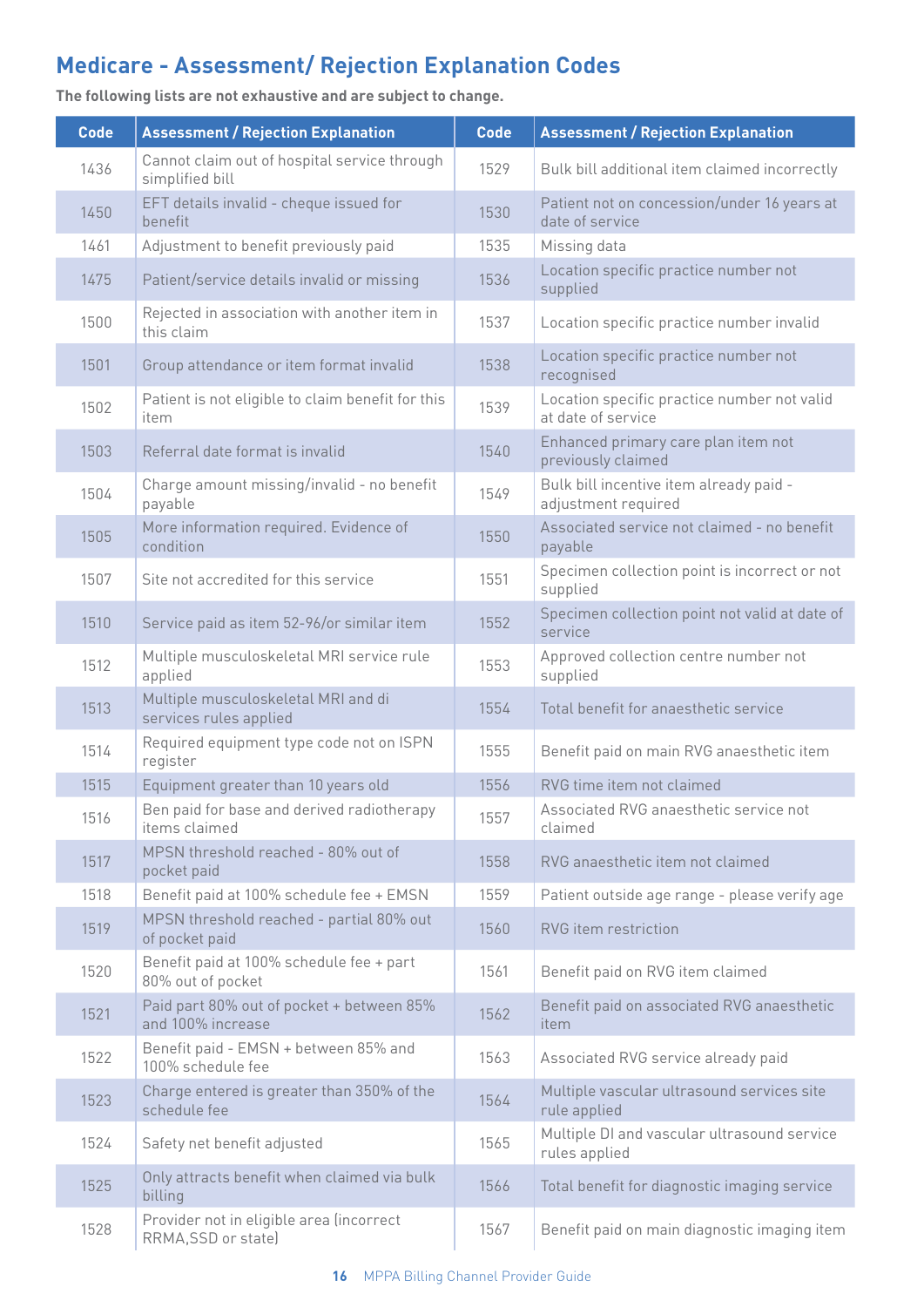**Code Assessment / Rejection Explanation Code Assessment / Rejection Explanation** 1568 Item cannot be substituted 1627 PDT statement not provided by the doctor 1600 Requesting/referring provider unable to be 1629 Initial PDT therapy item not present on<br>
patient history patient history 1601 | In hospital services cannot be claimed as out | 1633 | Refer back to the specialist (referring | 1630 | 01 provider is closed) 1602 Out of hospital service cannot be claimed as 1634 Refer back to the specialist (servicing in hospital extendion 1634 Provider is closed) provider is closed) 1603 Newborn not yet enrolled with Medicare - no<br>benefit payable 1635 Late lodgement not approved - letter being sent separately 1604 Service over 6 months old - late lodgement<br>form required 1636 Benefit reduced-dental cap broken 1605 Referral expired - no benefit payable 1637 No benefit payable-dentalcap reached 1606 Referring provider number not open at date 1638 Unknown Medicare reason code received 1607 Referral date has been omitted 1700 Benefit cannot be determined for this service 1608 Referring and servicing provider same - no<br>benefit payable 1701 Benefit cannot be determined due to complex assessing rules 1609 Service cancelled at providers request 1702 Item restrictive with another item 1610 Provider specialty not consistent with item 1703 Duplicate of item already quoted 1611 Referral/request details not supplied - no<br>benefit payable 1704 Provider not permitted to claim this item 1612 Date of referral after date of service - no<br>benefit payable 1705 No associated pathology service 1613 Card number cannot be identified from<br>information supplied  $\begin{array}{c|c} & \text{Provider not associated with a pathology} \end{array}$ laboratory  $1614$  No benefit payable - please notate time of each visit 1707 Pathology laboratory not registered at date of service 1615  $\bigcup_{\text{of treatment}}$  Multiple procedures - notate times and area 1708 Item cannot be claimed from this pathology laboratory 1616 Item cannot be claimed as in hospital service 1709 Another assistant item should be claimed 1617 | Item cannot be claimed as out of hospital<br>service 1710 Associated surgical items not present 1618 No benefit if requested by this provider at<br>date of request 1711 Unable to determine associated surgery 1619 Servicing provider number not open at date<br>of service 1712 Base item not present or in incorrect order 1620 Duplicate transmission - no further payment 1713 Radiotherapy fields greater than maximum<br>allowable allowable 1621 Item not claimable electronically 1714 Benefit not determined - numberof time units not present <sup>1622</sup> Pet drop-down items not claimable via EDI <sup>1715</sup> Number of time units exceeded maximum allowable 1623 Pet items only claimable via direct bill 1716 Service forms a composite item - composite item required 1624 Pet items - payee provider required 1717 Benefit not payable on this service for a hospital patient 1625 Payee provider not eligible to claim pet items 1718 Provider location not open at date of service